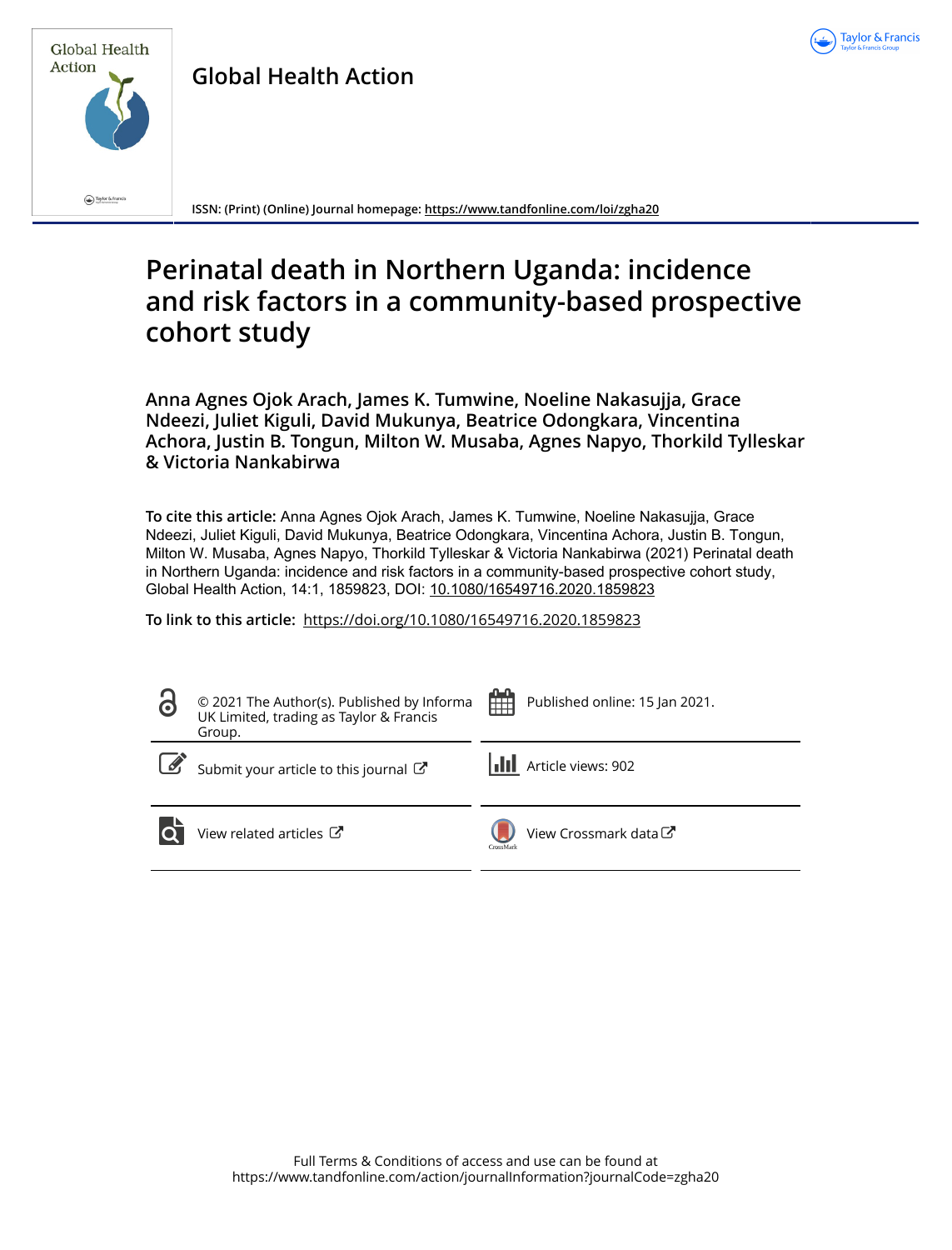

#### ORIGINAL ARTICLE



**a** OPEN ACCESS **D** Check for updates

## **Perinatal death in Northern Uganda: incidence and risk factors in a community-based prospective cohort study**

Anna Agnes Ojok Arach @[a,b,](#page-1-0) Jam[e](http://orcid.org/0000-0002-3422-7460)s K. Tumwine @[b](#page-1-0), Noeline Nakasujja @[c](#page-1-1), Grace Ndeez[i](http://orcid.org/0000-0002-5892-8632) @b, Juliet Kiguli @[d](#page-1-2), David Mukunya D<sup>[e](#page-1-3),f</sup>, Be[a](http://orcid.org/0000-0002-9476-0486)trice Odon[g](#page-1-5)kara D<sup>g</sup>, Vincentina Ac[h](#page-1-5)ora D<sup>h</sup>, Just[i](#page-1-6)n B. Tongun D<sup>i</sup>, Milt[o](http://orcid.org/0000-0003-4333-3588)n W. Mus[a](http://orcid.org/0000-0002-9952-8942)ba  $\mathbf{O}$  $\mathbf{O}$  $\mathbf{O}$ , Agnes Napyo  $\mathbf{O}^{\mathsf{f}}$ , Tho[r](http://orcid.org/0000-0003-4801-4324)ki[l](#page-1-8)d Tylleskar  $\mathbf{O}^{\mathsf{k}}$  and Victoria Nankabirwa  $\mathbf{O}^{\mathsf{l},\mathsf{m}}$ 

<span id="page-1-6"></span><span id="page-1-5"></span><span id="page-1-4"></span><span id="page-1-3"></span><span id="page-1-2"></span><span id="page-1-1"></span><span id="page-1-0"></span><sup>a</sup>Department of Nursing and Midwifery, Faculty of Health Sciences, Lira University, Lira, Uganda; <sup>b</sup>Department of Paediatrics and Child Health, School of Medicine, Makerere University College of Health Sciences, Kampala, Uganda; c Department of Psychiatry, School of Medicine, Makerere University College of Health Sciences, Kampala, Uganda; <sup>d</sup>Department of Community Health and Behavioural Sciences, School of Public Health, Makerere University, College of Health Sciences, Kampala, Uganda; e Department of Research, Sanyu Africa Research Institute, Mbale, Uganda; <sup>f</sup>Department of Public Health, Busitema University Faculty of Health Sciences, Mbale, Uganda;<br>PDepartment of Paediatrics and Child Health, Gulu University, Gulu, Uganda; <sup>h</sup>Depart Department of Paediatrics and Child Health, Gulu University, Gulu, Uganda; <sup>h</sup>Department of Obstetrics and Gynaecology, Gulu University, Gulu, Uganda; i Department of Paediatrics and Child Health, University of Juba, Juba, South Sudan; j Department of Obstetrics and Gynaecology, Busitema University Faculty of Health Sciences, Mbale, Uganda; KCentre for International Health, University of Bergen, Bergen, Norway; l Department of Epidemiology and Biostatistics, School of Public Health, Makerere University College of Health Sciences, Kampala, Uganda; mCentre for Intervention Science and Maternal Child Health (CISMAC), Centre for International Health, University of Bergen, Bergen, Norway

#### <span id="page-1-9"></span><span id="page-1-8"></span><span id="page-1-7"></span>**ABSTRACT**

**Background**: Perinatal mortality in Uganda remains high at 38 deaths/1,000 births, an estimate greater than the every newborn action plan (ENAP) target of ≤24/1,000 births by 2030. To improve perinatal survival, there is a need to understand the persisting risk factors for death.

**Objective**: We determined the incidence, risk factors, and causes of perinatal death in Lira district, Northern Uganda.

**Methods**: This was a community-based prospective cohort study among pregnant women in Lira district, Northern Uganda. Female community volunteers identified pregnant women in each household who were recruited at ≥28 weeks of gestation and followed until 50 days postpartum. Information on perinatal survival was gathered from participants within 24 hours after childbirth and at 7 days postpartum. The cause of death was ascertained using verbal autopsies. We used generalized estimating equations of the Poisson family to determine the risk factors for perinatal death.

**Results**: Of the 1,877 women enrolled, the majority were ≤30 years old (79.8%), married or cohabiting (91.3%), and had attained only a primary education (77.7%). There were 81 perinatal deaths among them, giving a perinatal mortality rate of 43/1,000 births [95% confidence interval (95% CI: 35, 53)], of these 37 were stillbirths (20 deaths/1,000 total births) and 44 were early neonatal deaths (23 deaths/1,000 live births). Birth asphyxia, respiratory failure, infections and intra-partum events were the major probable contributors to perinatal death. The risk factors for perinatal death were nulliparity at enrolment (adjusted IRR 2.7, [95% CI: 1.3, 5.6]) and maternal age >30 years (adjusted IRR 2.5, [95% CI: 1.1, 5.8]).

**Conclusion**: The incidence of perinatal death in this region was higher than had previously been reported in Uganda. Risk factors for perinatal mortality were nulliparity and maternal age >30 years. Pregnant women in this region need improved access to care during pregnancy and childbirth.

## **Background**

<span id="page-1-11"></span>Perinatal mortality is a major public health concern worldwide with estimated 2 million stillbirths and 1.8 million early neonatal deaths reported in 2019 [[1\]](#page-7-0). Most of these deaths (98%) occur in low- and middle-income countries (LMIC), with sub-Saharan Africa and South Asia being the most affected [[2\]](#page-7-1). A recent meta-analysis of data from sub-Saharan Africa reported an overall perinatal mortality rate of 34.7 per 1,000 births [[3\]](#page-7-2). This is higher than the

<span id="page-1-10"></span>global estimate of 26.7 deaths per 1,000 births [[1\]](#page-7-0) and doubles the perinatal mortality rate of 13.6 per 1,000 births reported in Georgia, a country with the highest perinatal mortality in Europe [[4](#page-7-3)].

<span id="page-1-15"></span><span id="page-1-14"></span><span id="page-1-13"></span>The effects of perinatal death are so devastating for mothers and their families, it is associated with longlasting economic, psychological and social consequences [\[5–7\]](#page-7-4). Several studies have drawn attention to the risk factors for perinatal death [[8–14\]](#page-7-5). However, most of these studies were hospital-based or in an urban/peri-urban setting, excluding home births.

<span id="page-1-12"></span>CONTACT Anna Agnes Ojok Arach ۞ arachaa2000@gmail.com **D** Department of Nursing and Midwifery, Faculty of Health Sciences, Lira University, P.O. Box 1035, Lira, Uganda

© 2021 The Author(s). Published by Informa UK Limited, trading as Taylor & Francis Group.

#### **ARTICLE HISTORY**

Received 22 June 2020 Accepted 2 December 2020

**RESPONSIBLE EDITOR**  Stig Wall, Umeå University, Sweden

#### **KEYWORDS**

Perinatal death; perinatal mortality; early neonatal deaths; risk factors; Uganda

This is an Open Access article distributed under the terms of the Creative Commons Attribution License (http://creativecommons.org/licenses/by/4.0/), which permits unrestricted use, distribution, and reproduction in any medium, provided the original work is properly cited.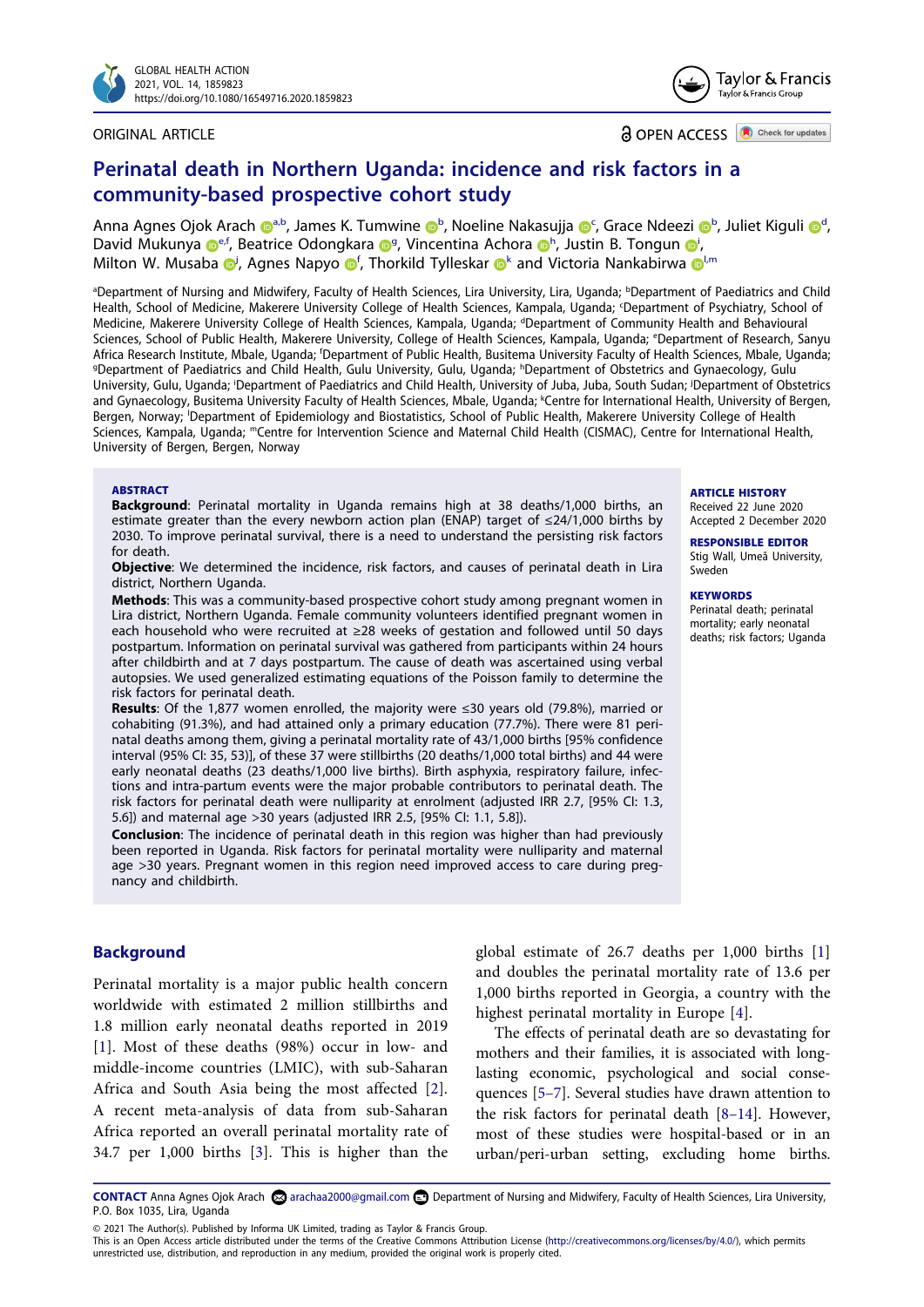<span id="page-2-1"></span>Moreover, the incidence of perinatal death in rural areas is higher than in peri/urban areas [\[10](#page-7-6),[15,](#page-7-7)[16\]](#page-7-8). Furthermore, data suggest a contextual variation in the magnitude and factors associated with perinatal death, both within and between countries [[3,](#page-7-2)[17\]](#page-7-9).

<span id="page-2-5"></span><span id="page-2-4"></span><span id="page-2-3"></span><span id="page-2-2"></span>The Every Newborn Action Plan (ENAP) aims to reduce stillbirths to <10 per 1,000 total births and early neonatal deaths to no more than 10 per 1,000 live births by 2035 [\[18\]](#page-7-10). Although this target has been met in 94 high-income countries, the majority of the African countries, including Uganda, need to half the rates to reach the target [\[19\]](#page-7-11). While the estimated global perinatal deaths have reduced by about 20% over the last 4 years [\[1](#page-7-0)[,20](#page-7-12)], Uganda's perinatal mortality of 38 deaths per 1,000 births has stagnated over the last 5 years [\[21](#page-7-13),[22\]](#page-7-14). This is above the regional estimates for Eastern Africa (34.5 per 1,000 births) and Western Africa (35.7/1,000 births) [[3\]](#page-7-2). Hence, there is an urgent need for reduction in perinatal mortality in this region. The realization of a perinatal mortality reduction, however, is a complex issue that does not only involve improvement of the accessibility and quality health care [\[3](#page-7-2)] but also on improving nutrition, sanitation and education [[23](#page-7-15),[24\]](#page-8-0).

<span id="page-2-8"></span><span id="page-2-7"></span><span id="page-2-6"></span><span id="page-2-0"></span>For the reduction of perinatal mortality, a reliable perinatal registration data is essential [\[10](#page-7-6)]. However, in rural settings like Northern Uganda, childbirth also regularly takes place outside health facilities and therefore are not reflected in the vital statistics [[25,](#page-8-1)[26](#page-8-2)]. Hence, the incidence, causes and risk factors for perinatal death remain unknown. Therefore, this study aimed to determine the incidence, risk factors, and causes of perinatal death at a community level in order to provide context-specific information for planning interventions to reduce perinatal mortality.

#### **Methods**

## *Study design*

This was a prospective cohort study among pregnant women recruited at ≥28 weeks and followed up for the first 50 days of life. It was nested in the Survival Pluss trial (NCT0260505369), a cluster-randomized community-based trial. The more detailed description of this study can be found in a previous publication [\[27](#page-8-3)]. All pregnant women in the study were identified by community volunteers and followed up until 1 week after birth.

#### <span id="page-2-9"></span>*Study setting*

The study was conducted in Lira, a district in Northern Uganda, between January 2018 and March 2019. Lira district has 3 administrative counties, 13 sub-counties, 89 parishes and 751 villages. The district had a population of 410,000 in 2014 <span id="page-2-10"></span>[\[28](#page-8-4)], served by 31 healthcare facilities, including one referral hospital, 3 healthcare centres with operation rooms, 17 healthcare centres with maternity ward but no surgical facilities, and 10 healthcare centres with only out-patient services (dispensary). The main economic activity in the region is subsistence farming.

The study was carried out in 3 sub-counties, Aromo, Agweng and Ogur. These sub-counties were chosen based on the poor maternal and perinatal indicators and the location in a rural and hard-to-reach area of the district.

#### *Study participants*

Participants were identified by 250 community female volunteers who had received training on ethical conduct and record keeping. They contacted the research team via mobile communication whenever they identified a pregnant woman in their communities. A research assistant, accompanied by the community volunteer, then visited the pregnant woman at home; she was included if she was found to be at least 28 weeks pregnant, resident in the study area and willing to participate in the study. The gestational age was determined based on the last normal menstrual period. Participants were recruited irrespective of antenatal care utilization. Follow-up phone calls and visits were made to ensure that the mothers were visited within 24 hours after childbirth and 7 days postpartum. During recruitment, pregnant women who were likely to leave the study area before the end of 6 months and those with psychiatric illness were excluded.

#### *Sample size*

<span id="page-2-12"></span><span id="page-2-11"></span>For this study, the required sample size of 1,812 was estimated using Fleiss statistical methods for rates and proportions [[29\]](#page-8-5). It was assumed that 35% of the pregnant women who experienced a perinatal death had no formal education and 28% with perinatal death had a secondary education [[30](#page-8-6)]. This estimation factored in 0.05 alpha, 80% power and 10% non-response.

#### *Data collection*

A team of 42 trained research assistants, fluent in the local language *Lango* collected the data using a standardized questionnaire in face-to-face interviews conducted at the participant's home. The standardized questionnaire, with structured questions on demographic, socio-economic and current pregnancy was administered at recruitment. The sections on birth and perinatal survival status were administered within 24 hours after childbirth and at 7 days postpartum.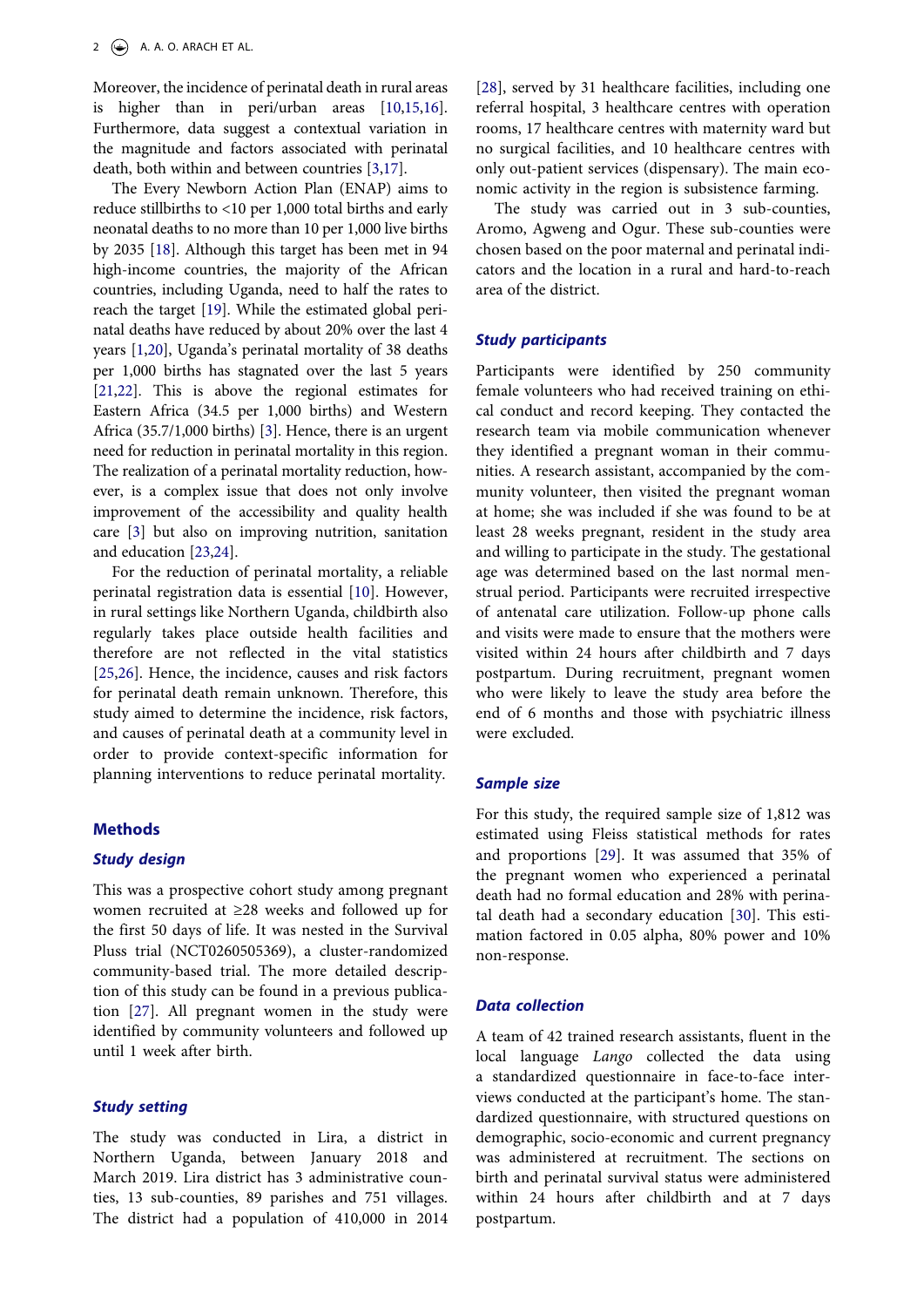Research assistants (university graduates) underwent a one-week intensive training on data collection procedures and tools before deployment in the field. This training was facilitated by doctors, nurses and a data analyst. The research assistants that were in two groups lived within the community in Aromo and Agweng sub-counties. They were given mobile cell phones and motorcycles to make timely followup visits. Data were checked on a daily basis by the coordinators and supervisors for completeness and consistency before submission.

<span id="page-3-2"></span>A verbal autopsy was carried out in cases of perinatal death, using standard verbal autopsy questionnaires developed by the WHO [\[31](#page-8-7)]. A verbal autopsy was taken within 2 weeks if relatives felt able and willing to provide information. Deaths were grouped according to timing; if it occurred during the antepartum period, intrapartum period or in the early neonatal period. The cause of death was assigned by two paediatricians after independently reviewing the collected data. A consensus was reached on the verbal autopsy data collected to determine the probable cause of death, which were later assigned by one of the authors to the new International Classification of Death – Perinatal Mortality (ICD-PM) grouping [[32\]](#page-8-8). All data collection tools were translated in *Lango*, pretested, and adjusted as necessary.

#### <span id="page-3-3"></span>*Study variables*

<span id="page-3-4"></span>The primary study outcome for this study was perinatal death. According to the WHO definition, a stillbirth was a baby born with a gestation of 28 weeks or more and an early neonatal death was a live-born baby that died within the first 7 days of life. Perinatal death was used as an umbrella term for both stillbirth and early neonatal death [\[33](#page-8-9)]. The birth weight of stillborn infants was not used to determine gestational age, as this was culturally unacceptable in the study area. Therefore, gestational age was determined based on the last normal menstrual period. The perinatal mortality rate was defined on the WHO definition as the number of perinatal deaths per 1,000 births included in the study (≥28 weeks) [\[18](#page-7-10)]. The stillbirth rate was defined as the number of stillbirths per 1,000 total births [[18\]](#page-7-10). The early neonatal death rate was the probability that a child born alive within the study period died during the first 7 days after birth, expressed per 1,000 live births [\[34](#page-8-10)]. Twin pregnancies were counted as one (last twin), irrespective of the number who died.

<span id="page-3-5"></span>An asset-based wealth index was used to estimate the economic status of the participant's household, using the principal component analysis. The 'wealth index' was computed using the first principal component and based on the availability of nine different household assets. The wealth index was later reduced into three

groups; lowest 40%, middle 40% and top 20%. Maternal age was categorized as <20 years, between 20 and 30, and >30 years. Marital status was regrouped as married or unmarried. Maternal education was categorized as no education, only primary education, and secondary education or higher education. Parity (at enrolment) was defined as the number of deliveries a woman had had and grouped as Para 0 (nullipara), Para 1-4 (multipara) and Para 5+ (Grand multipara). Antenatal care utilization was collected as 'yes/no' at enrolment. Obesity was defined as a body mass index (BMI) >30 kg/m2. Participants' place of residence was included to assess for the difference in perinatal mortality between the two administrative divisions (subcounties). A variable representing the intervention or the control arm of the parent trial was included in the analysis as a potential confounder.

#### *Statistical analysis*

Data were collected using an android-based mobile application (Open Data Kit: [https://opendatakit.org\)](https://opendatakit.org) and analysed using STATA version 14.0 (StataCorp; College Station, TX, USA). Categorical variables were summarized as proportions and continuous variables as means with their standard deviations as appropriate.

<span id="page-3-6"></span><span id="page-3-1"></span><span id="page-3-0"></span>We used generalized estimating equations of the Poisson family, with a log link, taking into account clustering, and assuming an exchangeable correlation to calculate the risk ratios estimating the magnitude of any associations between exposure variables and perinatal death. Based on scientific literature and biological plausibility, we included the following factors into our model: maternal age, marital status [\[10](#page-7-6),[11\]](#page-7-16), maternal education, wealth index, antenatal care attendance [\[9](#page-7-17)], parity [[11,](#page-7-16)[13](#page-7-18),[14\]](#page-7-19), intervention of the community trial [[12](#page-7-20)] and maternal obesity [\[15](#page-7-7),[35\]](#page-8-11). We also included the place of residence to assess whether perinatal death varied in the two subcounties represented in our study. All the variables in the model were assessed for collinearity, which was considered present if the variables had a variance inflation factor (VIF) of >10. In situations of collinearity, we retained the variable with the greater biological plausibility. Multivariable regression analysis was used to take into account potential confounding.

## **Results**

#### *Incidence of perinatal death*

There were 81 perinatal deaths, resulting in perinatal mortality rate of 43 per 1,000 pregnancies (95% CI: 35, 53), constituted by 37 stillbirths (20 per/1,000 total births) and 44 early neonatal deaths (23 per/ 1,000 live births). From the 37 stillbirths, there were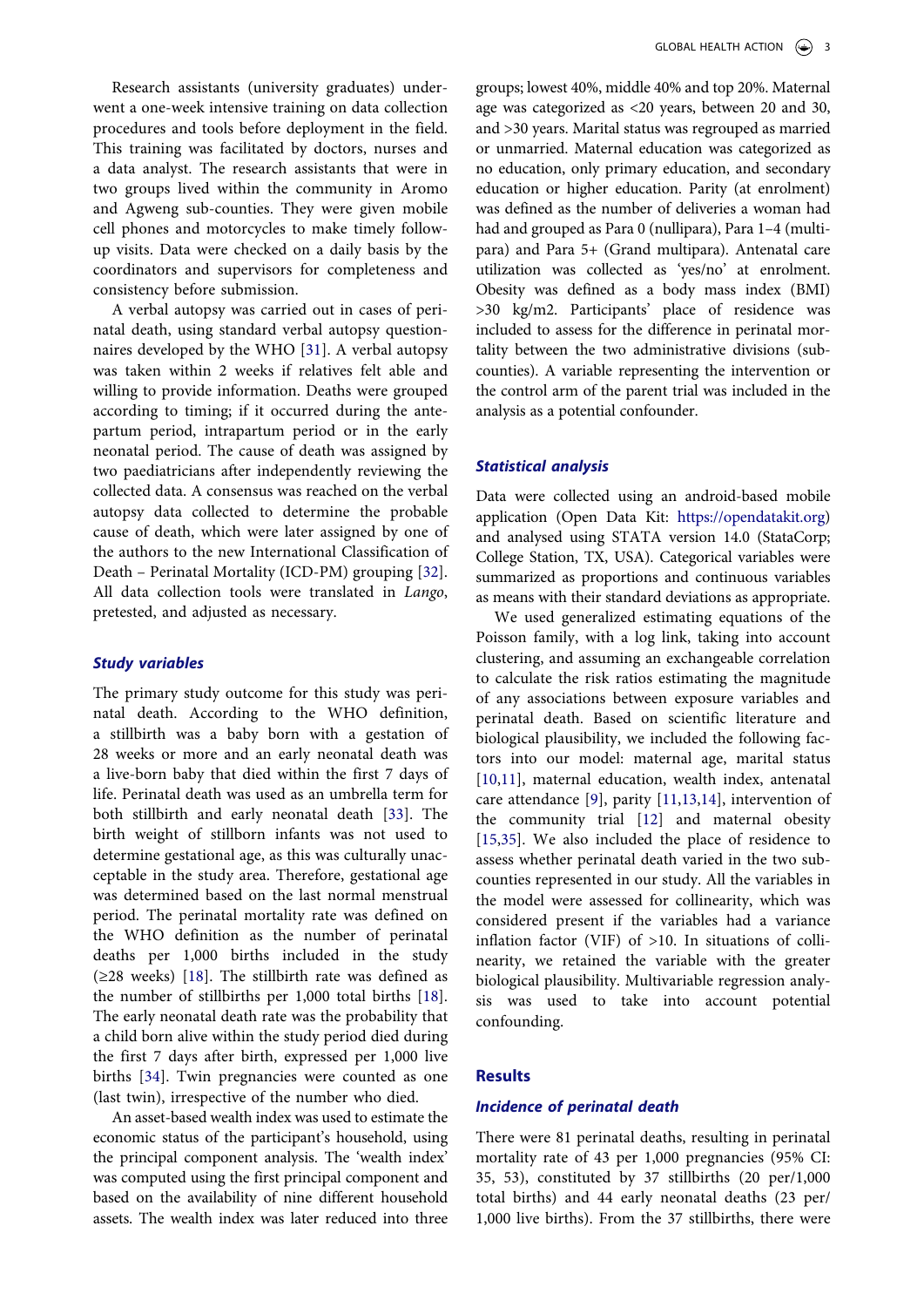20 (54.1%) antepartum and 17 (45.9%) intrapartum deaths ([Figure 1\)](#page-4-0). Of the 81 perinatal deaths, twothirds, 53 (65.4%), were health facility births.

## *Risk factors for perinatal death*

[Table 1](#page-4-1) shows the risk factors associated with perinatal death. Nulliparous women had more than twice the risk of experiencing a perinatal death compared to multiparous women (incidence risk ratio IRR: 2.7 [95% CI 1.3, 5.6]). Women over the age of 30 years were more likely to experience a perinatal death than those between 20 and 30 years of age (adjusted IRR: 2.5 [95% CI: 1.1, 5.8]). The risk of perinatal death was higher among women who lived in Agweng sub-county compared to those in Aromo (adjusted IRR: 1.7 [95% CI: 1.1, 2.6]). Other factors, including maternal education, wealth index, obesity, marital status, ANC at enrolment and arm allocation in the parent trial were not associated with perinatal death.

From the 1,877 participants that were followed up within 24 hours after birth, there were 21 twin births and 1,856 single births [\(Figure 1\)](#page-4-0). Mean maternal age  $(\pm SD)$  was 25  $\pm$  7 years and the mean duration of education was  $4 \pm 2$  years (range 0 to 18 years). The average number of children a participant had had was 3 (range 0 to 12), details are in [Table 1](#page-4-1).



<span id="page-4-0"></span>**Figure 1.** Flow chart of enrolment and follow-up of participants.

<span id="page-4-1"></span>**Table 1.** Characteristics of pregnant women in Lira, Uganda, by perinatal death and crude incidence risk ratio (IRR) and adjusted IRRs of perinatal death.

|                                 | Total<br>$N = 1.877$<br>n(%) | Perinatal death<br>$N = 81$<br>n(%) | No perinatal death<br>$N = 1,796$<br>n(%) | Crude<br>incidence risk ratio<br>(IRR) [95% CI] | Adjusted incidence risk ratio<br>(IRR) [95% CI] |  |
|---------------------------------|------------------------------|-------------------------------------|-------------------------------------------|-------------------------------------------------|-------------------------------------------------|--|
| Maternal education              |                              |                                     |                                           |                                                 |                                                 |  |
| None                            | 248 (13.2)                   | 9(11.1)                             | 239 (13.3)                                | $\mathbf{1}$                                    | 1                                               |  |
| Primary                         | 1,459 (77.7)                 | 63 (77.8)                           | 1,396 (77.7)                              | $1.2$ [0.5, 2.6]                                | $1.1$ [0.5, 2.4]                                |  |
| Secondary or higher             | 170 (9.1)                    | 9(11.1)                             | 161(9.0)                                  | $1.4$ [0.6, 3.4]                                | $1.0$ [0.4, 2.9]                                |  |
| Maternal age                    |                              |                                     |                                           |                                                 |                                                 |  |
| $<$ 20 years                    | 510 (27.2)                   | 32 (39.5)                           | 478 (26.6)                                | $2.1$ [1.4, 3.1]                                | $1.1$ [0.5, 2.1]                                |  |
| $20 - 30$                       | 988 (52.6)                   | 30 (37.0)                           | 958 (53.3)                                | 1                                               | 1                                               |  |
| >30 years                       | 379 (20.2)                   | 19 (23.5)                           | 360 (20.0)                                | 1.7 [1.0, 2.9]                                  | $2.5$ [1.1, 5.8]                                |  |
| Marital status                  |                              |                                     |                                           |                                                 |                                                 |  |
| Single                          | 161(8.7)                     | 7(8.6)                              | 157(8.7)                                  | $\mathbf{1}$                                    | 1                                               |  |
| Married                         | 1,713 (91.3)                 | 74 (91.4)                           | 1,639 (91.2)                              | $1.0$ [0.5, 1.9]                                | $1.2$ [0.6, 2.2]                                |  |
| Parity at enrolment             |                              |                                     |                                           |                                                 |                                                 |  |
| Nullipara                       | 533 (28.4)                   | 37 (45.7)                           | 496 (27.6)                                | $2.3$ [1.6, 3.4]                                | $2.7$ [1.3, 5.6]                                |  |
| Between 1 and 4                 | 954 (50.8)                   | 29 (35.8)                           | 925 (51.5)                                | 1                                               | 1                                               |  |
| 5 and above                     | 390 (20.8)                   | 15(18.5)                            | 375 (20.9)                                | $1.3$ $[0.7, 2.2]$                              | $0.6$ [0.3, 1.3]                                |  |
| Wealth index                    |                              |                                     |                                           |                                                 |                                                 |  |
| Lowest 40%                      | 837 (44.6)                   | 32 (39.5)                           | 805 (44.8)                                | $\mathbf{1}$                                    | $\mathbf{1}$                                    |  |
| Middle 40%                      | 665 (35.4)                   | 31 (38.3)                           | 634 (35.3)                                | $1.2$ [0.9, 1.8]                                | $1.3$ [0.9, 2.0]                                |  |
| Top 20%                         | 375 (20.0)                   | 18 (22.2)                           | 357 (19.9)                                | $1.2$ [0.8, 1.9]                                | $1.4$ [0.8, 2.2]                                |  |
| Sub-county (place of residence) |                              |                                     |                                           |                                                 |                                                 |  |
| Aromo                           | 1,039 (55.4)                 | 35 (43.2)                           | 1,004 (55.9)                              | 1                                               | 1                                               |  |
| Agweng                          | 838 (44.6)                   | 46 (56.8)                           | 792 (44.1)                                | $1.6$ [1.1, 2.5]                                | $1.7$ [1.1, 2.6]                                |  |
| ANC at enrolment                |                              |                                     |                                           |                                                 |                                                 |  |
| No                              | 396 (21.1)                   | 19(23.5)                            | 377 (21.0)                                | $1.2$ [0.8, 1.8]                                | $1.3$ [0.9, 2.0]                                |  |
| Yes                             | 1,481 (78.9)                 | 62 (76.5)                           | 1,419 (79.0)                              | 1                                               | 1                                               |  |
| Maternal obesity                |                              |                                     |                                           |                                                 |                                                 |  |
| No                              | 1,590 (84.7)                 | 66 (81.5)                           | 1,524 (84.9)                              | 1                                               | 1                                               |  |
| Yes                             | 287 (15.3)                   | 15(18.5)                            | 272 (15.1)                                | $1.3$ [0.7, 2.2]                                | $1.2$ [0.7, 2.2]                                |  |
| Parent trial allocation         |                              |                                     |                                           |                                                 |                                                 |  |
| Control                         | 882 (47.0)                   | 32 (39.5)                           | 850 (47.3)                                | 1                                               | 1                                               |  |
| Intervention                    | 995 (51.0)                   | 49 (60.5)                           | 946 (52.7)                                | $1.4$ [0.9, 2.1]                                | $1.4$ [0.9, 2.1]                                |  |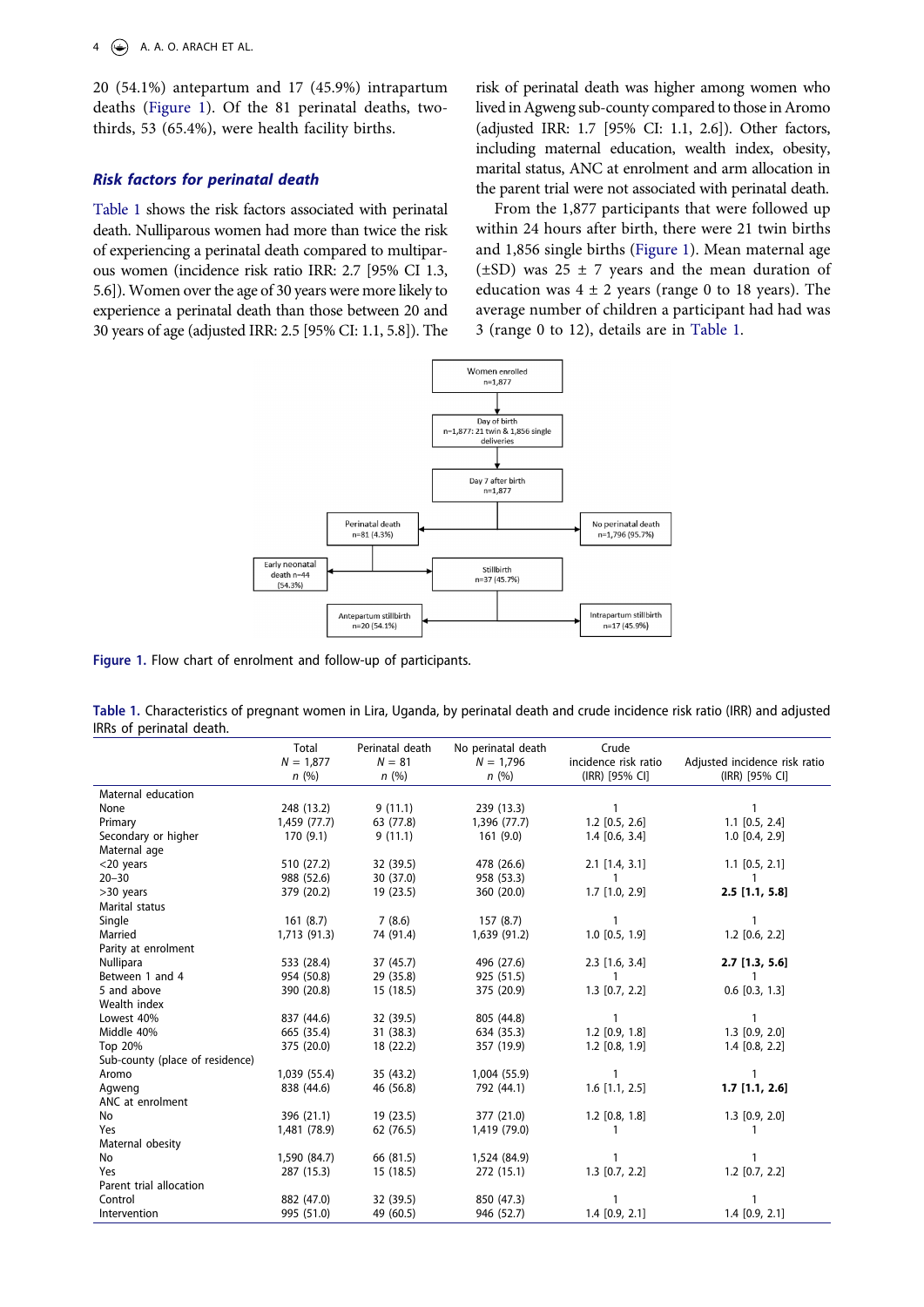#### *Probable causes of perinatal death*

The main probable causes of stillbirths were acute intrapartum events 14 (82.4%) and infections 7 (35.0%). The main probable contributors to early neonatal death were birth asphyxia 16 (36.4%) and respiratory failure 16 (36.4%) ([Table 2\)](#page-5-0).

## **Discussion**

This study found a perinatal mortality rate of 43 per 1,000 births, constituted by a stillbirth rate of 20 per 1,000 total births and early neonatal mortality rate of 23 per 1,000 live births. The risk of experiencing a perinatal death was greater among nulliparous women and women over the age of 30 years and those living in Agweng. Birth asphyxia, respiratory failure, infections and intra-partum events were the most probable contributors to perinatal death.

Perinatal mortality of 43 deaths per 1,000 births and 95% confidence interval of 35, 53 is slightly higher than the previously reported rates of 38 and 41 deaths per 1,000 births noted in 2016 and 2011, respectively [\[13](#page-7-18),[21\]](#page-7-13). This is above the estimated rates

<span id="page-5-0"></span>**Table 2.** Probable cause of the 81 perinatal deaths among 1,877 women followed up from at least 28 weeks of gestation to 7 days postpartum in Lira, Northern Uganda, 2018–2019.

|                               |                                                                               |                | Place of birth |                    |
|-------------------------------|-------------------------------------------------------------------------------|----------------|----------------|--------------------|
| Type of<br>perinatal<br>death | Probable cause of death                                                       | Number<br>(% ) | Home           | Health<br>facility |
| Antepartum<br>stillbirth      | Congenital malformations,<br>deformations and<br>chromosomal<br>abnormalities | 4(20.0)        | $\mathfrak z$  | 2                  |
|                               | Infection                                                                     | 7(35.0)        | 3              | 4                  |
|                               | Acute antepartum event                                                        | 2(10.0)        |                | $\overline{2}$     |
|                               | Disorders related to length<br>of gestation and fetal<br>growth               | 4(20.0)        | 3              | 1                  |
|                               | Antepartum death of<br>unspecified cause                                      | 3(15.0)        | 2              | 1                  |
|                               | <b>Total antepartum</b>                                                       | 20             | 10             | 10                 |
| Intrapartum<br>stillbirth     | Trauma                                                                        | 1(5.8)         | 1              |                    |
|                               | Acute intrapartum events                                                      | 14 (82.4)      | 3              | 11                 |
|                               | Disorder related to fetal<br>growth                                           | 2(11.8)        | 1              | 1                  |
|                               | <b>Total intrapartum</b>                                                      | 17             | 5              | 12                 |
| Early<br>neonatal<br>death    | Congenital malformations,<br>deformations and<br>chromosomal<br>abnormalities | 3(6.8)         | 1              | $\overline{2}$     |
|                               | Disorders related to fetal<br>growth                                          | 1(2.3)         | 1              |                    |
|                               | Birth trauma                                                                  | 1(2.3)         | 1              |                    |
|                               | Complications of<br>intrapartum events<br>(birth asphyxia)                    | 16 (36.4)      | 5              | 11                 |
|                               | Infection                                                                     | 3(6.8)         |                | 3                  |
|                               | Respiratory and<br>cardiovascular disorders<br>(respiratory failure)          | 16 (36.4)      | 3              | 13                 |
|                               | Low birth weight and<br>prematurity                                           | 2(4.5)         | 1              | 2                  |
|                               | Neonatal death of<br>unspecified cause                                        | 2(4.5)         | 1              |                    |
|                               | <b>Total early neonatal</b>                                                   | 41             | 13             | 31                 |

<span id="page-5-1"></span>of 29, 39 and 29 deaths per 1,000 births for Kenya (2015), Tanzania (2015) and Rwanda (2014), respectively [[36–38\]](#page-8-12). The higher rate could be due to limited access to quality maternal–child healthcare services. From the evidence, Agweng sub-county registered more mortality than Aromo sub-county yet both are adjacent and in a rural setting. The proximity of some health facilities with maternity services made it easier for pregnant women from Aromo to access better health care services than those in Agweng. In the last national demographic health survey, the region was reported to have poor maternal health indicators such as a larger proportion of pregnant women giving birth outside health facilities compared to the national average, 33 vs. 24% [\[21](#page-7-13),[26\]](#page-8-2). This emphasizes that accessibility to maternal and neonatal health care is a key challenge in the northern region which needs to be addressed to reduce perinatal mortality.

<span id="page-5-3"></span><span id="page-5-2"></span>The most probable causes of perinatal death were infection, acute intrapartum events, birth asphyxia and respiratory failure. These can be related to complications of prematurity, labour and delivery, where emergency obstetric and newborn care could have managed the complications [\[12](#page-7-20),[39\]](#page-8-13). The findings are consistent with earlier community-based studies in Uganda, Rwanda, Nepal and Ghana [\[13](#page-7-18),[40–43](#page-8-14)], where neonatal asphyxia, infections and prematurity were the major causes of perinatal death. Further studies are required to establish whether substandard care factors are contributing to these deaths so that interventions are well focused towards preventing the deaths.

<span id="page-5-7"></span><span id="page-5-6"></span><span id="page-5-5"></span><span id="page-5-4"></span>Nulliparous women (at recruitment) have a higher risk of perinatal death compared to multiparous women. Nulliparous women are prone to labour and delivery complications such as obstruction [[12\]](#page-7-20), that increase the risk for neonatal asphyxia and perinatal death [[44\]](#page-8-15). Often, childbirth is initially tried at home, often ending up in complications without timely access to the emergency obstetric care services [[45\]](#page-8-16). Our findings are consistent with results from previous studies conducted in Bangladesh, Uganda and Burkina Faso [\[11](#page-7-16),[13,](#page-7-18)[14](#page-7-19)], where nulliparous women had a higher risk of perinatal mortality relative to multiparous women. Similarly, women over the age 30 years at baseline were twice as likely to experience perinatal death compared to those between 20 and 30 years, as in previous studies conducted in Uganda, Nigeria and Ethiopia [[13,](#page-7-18)[15](#page-7-7),[16,](#page-7-8)[43](#page-8-17)]. A possible explanation for our findings might be that an older maternal age increases the risk of pregnancy complications, such as placenta previa, gestational diabetes, malpositioning/malpresentation and antepartum haemorrhage, which are proximate factors for perinatal death [\[46](#page-8-18)]. Pregnant women who are nulliparous and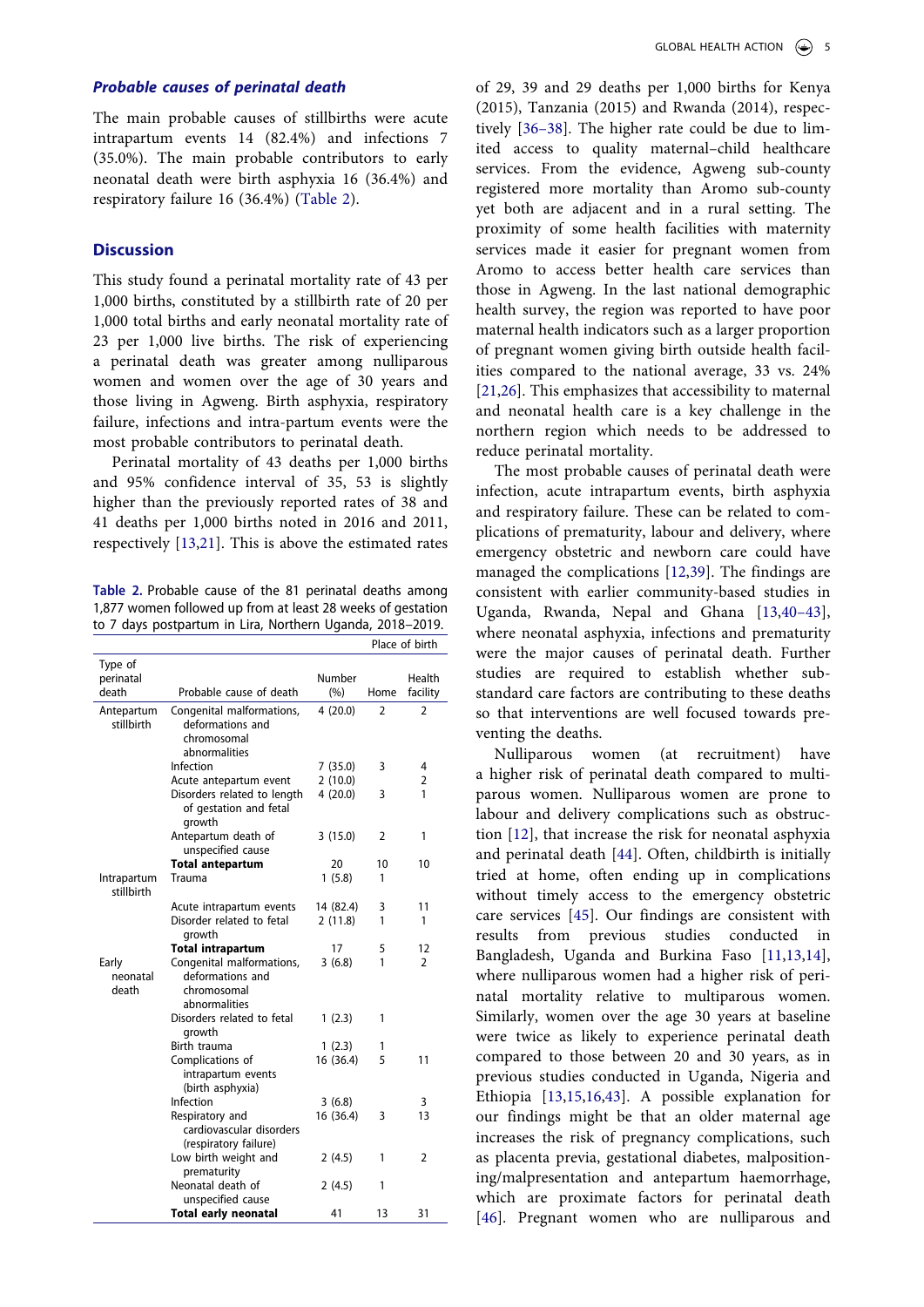those over 30 years of age could benefit from risk awareness creation and mobilization for timely seeking of the health care services. Home visitation, counselling and mobilization for care during pregnancy were demonstrated to contribute to reduced perinatal death [[47\]](#page-8-19).

<span id="page-6-1"></span><span id="page-6-0"></span>Whereas earlier studies have linked socioeconomic status to perinatal death [\[9–11](#page-7-17)[,23](#page-7-15)], our findings are similar to other studies that found no significant association between perinatal death and maternal education status [\[13,](#page-7-18)[24](#page-8-0)[,30,](#page-8-6)[48\]](#page-8-20), household wealth index [\[13,](#page-7-18)[30\]](#page-8-6) and marital status [\[13](#page-7-18),[30\]](#page-8-6). This could be due to the rural setting of the study, and that access to quality maternity care services is more important than other factors. The poverty level in the region is higher than the national average (32.5 versus 21.4%), and therefore the participants overall are poor, resulting in no difference. Although earlier studies suggest that obesity is a predictor of perinatal mortality [[15,](#page-7-7)[35](#page-8-11)], our results showed no such association, but this may be due to the low prevalence of obesity in the study region [[49\]](#page-8-21).

#### <span id="page-6-2"></span>*Strengths and limitations*

One strength of this study is that it is prospective and community-based, including 'all' women in the clusters. Moreover, the study recorded a complete followup. This means that the results are likely to reflect a fairly accurate estimate of perinatal mortality. There are also some limitations: gestation age was estimated basing on the last normal menstrual period (LNMP), which has its uncertainties. Post-mortem diagnostics are absent in the study area; therefore, the probable causes of death were based on 'verbal autopsy', which is subject to the recall of events before, during and after childbirth which may be incomplete and unreliable. The parent trial could have increased the health facility deliveries and therefore reduced the number of perinatal deaths (the Hawthorne effect) [\[50](#page-8-22)].

## <span id="page-6-3"></span>**Conclusion**

The incidence of perinatal death in the northern region was higher than previously reported in Uganda. The risk of perinatal death was greater among nulliparous women and women over the age of 30 years. Birth asphyxia, respiratory failure, infections and intrapartum events were the major probable contributors to perinatal death. The findings of this study suggest that pregnant women in the region need improved access to care during pregnancy and childbirth. Further studies are required to understand whether the sub-standard care factors are contributing to perinatal deaths so that interventions are well targeted.

#### **Acknowledgments**

We thank all the women who participated in this study and research assistants, who gave their invaluable time during data collection. The help of Vivian Zalwango, Samuel Daniel Kagongwe and Christine Akumu is fully appreciated. We appreciate the Lira district health department, the sub-county, parish and village leaders for their assistance in this study. We are grateful to William Oyang and Nelson Okello, who reviewed the verbal autopsy forms and assigned the likely cause of death. This manuscript was edited by BioMedES UK ([www.biomedes.biz\)](http://www.biomedes.biz).

#### **Authors' contributions**

A.A.O.A., V.N., G.N., N.N., J.K., T.T., D.M. and J.K. T. conceived, designed, supervised the study, analysed the data, and wrote the first draft of the manuscript. J.B.T., A. N., M.W.M., V.A. and B.O. were instrumental in the design and supervision of the study and in drafting of the manuscript. All authors critically reviewed the manuscript read and approved the final version to be published.

#### **Disclosure statement**

No potential conflict of interest was reported by the authors.

#### **Ethics and consent**

We obtained ethical approval for the study from Makerere University School of Medicine Higher Degrees Research Ethics Committee (REC REF 2017-171), the Uganda National Council for Science and Technology (HS356ES). The randomized community-based trial was registered with ClinicalTrial.gov and the Regional Committees for Medical and Health Research Ethics, Norway (2017/2079/REK vest). Permission was obtained from the Uganda Ministry of Health and Lira District Local Government. Written informed consent was obtained from all participants after a detailed explanation of the study and purpose. During the training of research assistants, the emphasis was placed on issues of confidentiality, respect for participants and the right of the participants to withdraw their participation from the study at any time without any penalty. We used identification numbers instead of names to conceal the identity of participants. We obtained permission to conduct the study from the community leaders.

#### **Funding information**

This work was supported by the Survival Pluss project (no. UGA-13-0030) at Makerere University. Survival Pluss project is financed by the Norwegian Programme for Capacity Development in Higher Education and Research for Development (NORHED) by the Norwegian Agency for Development Cooperation (NORAD), Norway.

#### **Paper context**

To achieve the 'every newborn action plan' (ENAP) target of reducing stillbirth and early neonatal death, there is a need to provide specific data locally to guide interventions. The findings show that perinatal mortality in Northern Uganda is higher than previously reported. The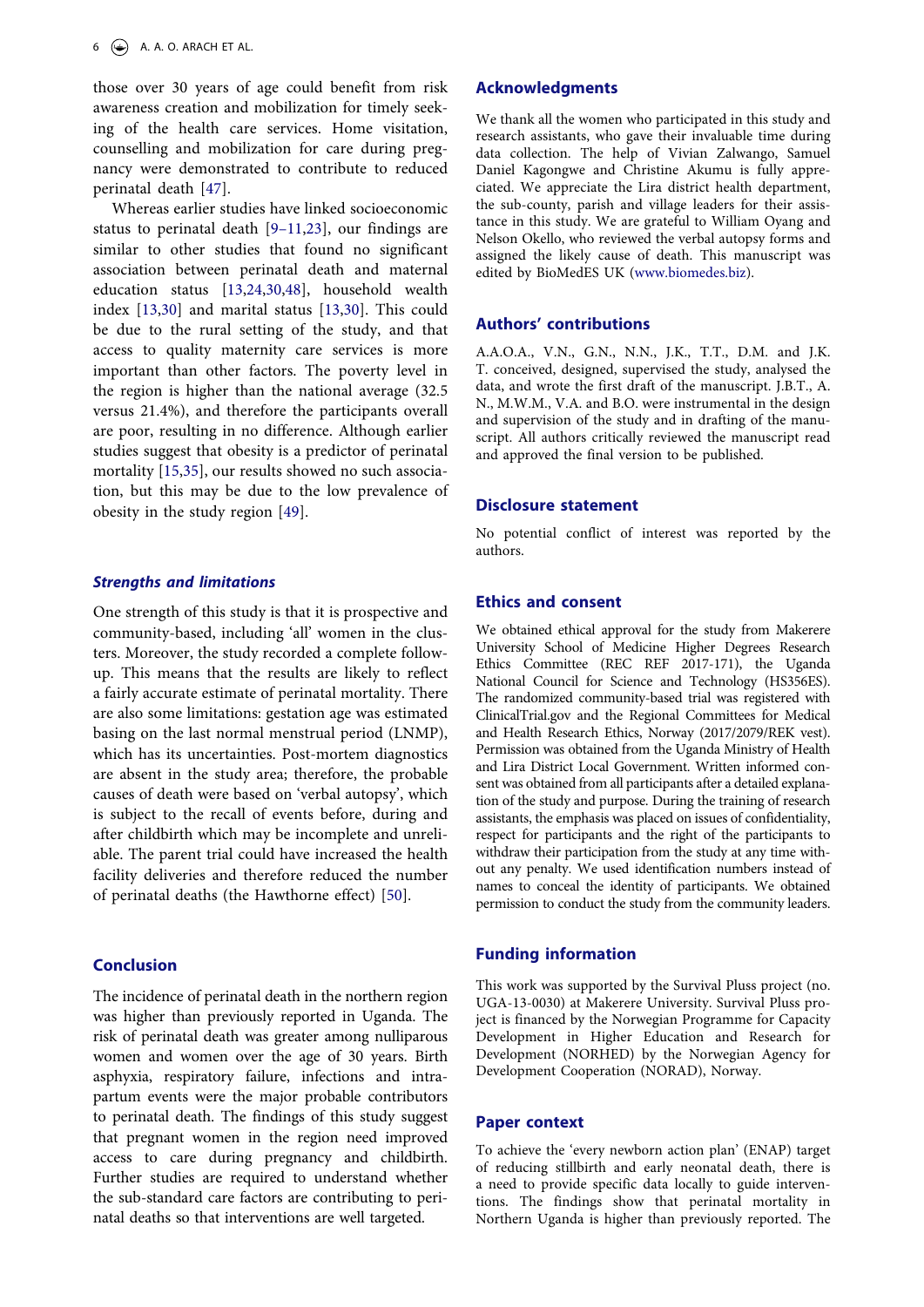risk of experiencing a perinatal death was greater among nulliparous women and women >30 years of age. Pregnant women in this region need improved access to care during pregnancy and childbirth.

### **Availability of data and materials**

The datasets used and/or analysed during the current study are available from the corresponding author on reasonable request.

### **ORCID**

Anna Agnes Ojok Arach **b** http://orcid.org/0000-0002-8398-5153

James K. Tumwine **b** http://orcid.org/0000-0002-3422-7460

Noeline Nakasujja **b** http://orcid.org/0000-0002-8163-4376 Grace Ndeezi D http://orcid.org/0000-0001-5557-2733

Juliet Kiguli **b** http://orcid.org/0000-0002-5892-8632

David Mukunya Dhttp://orcid.org/0000-0002-3892-9777 Beatrice Odongkara **http://orcid.org/0000-0002-6283-**9114

Vincentina Achora **b** http://orcid.org/0000-0002-9476-0486

Justin B. Tongun **b** http://orcid.org/0000-0001-8884-2859 Milton W. Musaba http://orcid.org/0000-0003-4145-4044

Agnes Napyo http://orcid.org/0000-0003-4333-3588 Thorkild Tylleskar **http://orcid.org/0000-0003-4801-**4324

Victoria Nankabirwa **http://orcid.org/0000-0002-9952-**8942

## **References**

- <span id="page-7-0"></span>[1] United Nations Inter-agency Group for Child Mortality Estimation (UN IGME). A neglected tragedy: the global burden of stillbirths. New York: United Nations Children's Fund; [2020.](#page-1-10)
- <span id="page-7-1"></span>[2] Lawn JE, Yakoob MY, Haws RA, et al. 3.2 million stillbirths: epidemiology and overview of the evidence review. BMC Pregnancy Childbirth. [2009](#page-1-11);9:S2–S. PubMed PMID: PMC2679408.
- <span id="page-7-2"></span>[3] Akombi BJ, Renzaho AM. Perinatal mortality in sub-Saharan Africa: a meta-analysis of demographic and health surveys. Ann Glob Health. [2019](#page-1-12);85. DOI:[10.5334/aogh.2348](https://doi.org/10.5334/aogh.2348).
- <span id="page-7-3"></span>[4] Manjavidze T, Rylander C, Skjeldestad FE, et al. Incidence and causes of perinatal mortality in Georgia. J Epidemiol Glob Health. [2019](#page-1-13);9:163–168.
- <span id="page-7-4"></span>[5] Heazell AEP, Siassakos D, Blencowe H, et al. Stillbirths: economic and psychosocial consequences. Lancet. [2016;](#page-1-14)387:604–616.
- [6] Gausia K, Moran AC, Ali M, et al. Psychological and social consequences among mothers suffering from perinatal loss: perspective from a low income country. BMC Public Health. 2011;11:451.
- [7] Arach AAO, Nakasujja N, Nankabirwa V, et al. Perinatal death triples the prevalence of postpartum depression among women in Northern Uganda: a community-based cross-sectional study. PloS One. 2020;15:e0240409.
- <span id="page-7-5"></span>[8] Getiye Y, Fantahun M. Factors associated with perinatal mortality among public health deliveries in

Addis Ababa, Ethiopia, an unmatched case control study. BMC Pregnancy Childbirth. [2017;](#page-1-15)17:245. PubMed PMID: 28747161; PubMed Central PMCID: PMC5530490.

- <span id="page-7-17"></span>[9] Kc A, Nelin V, Wrammert J, et al. Risk factors for antepartum stillbirth: a case-control study in Nepal. BMC Pregnancy Childbirth. [2015](#page-3-0);15:146.
- <span id="page-7-6"></span>[10] Lawn JE, Blencowe H, Waiswa P, et al. Stillbirths: rates, risk factors, and acceleration towards 2030. Lancet. [2016;](#page-2-0)387:587–603.
- <span id="page-7-16"></span>[11] Sikder SS, Labrique AB, Shamim AA, et al. Risk factors for reported obstetric complications and near misses in rural northwest Bangladesh: analysis from a prospective cohort study. BMC Pregnancy Childbirth. [2014](#page-3-0);14:347.
- <span id="page-7-20"></span>[12] Kabakyenga JK, Östergren P-O, Turyakira E, et al. Individual and health facility factors and the risk for obstructed labour and its adverse outcomes in south-western Uganda. BMC Pregnancy Childbirth. [2011;](#page-3-1)11:73.
- <span id="page-7-18"></span>[13] Nankabirwa V, Tumwine JK, Tylleskär T, et al. Perinatal mortality in eastern Uganda: a community based prospective cohort study. PloS One. [2011](#page-3-0);6: e19674.
- <span id="page-7-19"></span>[14] Diallo AH, Meda N, Zabsonré E, et al. Perinatal mortality in rural Burkina Faso: a prospective community-based cohort study. BMC Pregnancy Childbirth. [2010](#page-3-0);10:45.
- <span id="page-7-7"></span>[15] Ezeh OK, Uche-Nwachi EO, Abada UD, et al. Community-and proximate-level factors associated with perinatal mortality in Nigeria: evidence from a nationwide household survey. BMC Public Health. [2019;](#page-2-1)19:811.
- <span id="page-7-8"></span>[16] Woldeamanuel BT, Gelebo KK. Statistical analysis of socioeconomic and demographic correlates of perinatal mortality in Tigray region, Ethiopia: a cross sectional study. BMC Public Health. [2019](#page-2-1);19:1301. PubMed PMID: 31619210; PubMed Central PMCID: PMC6796483.
- <span id="page-7-9"></span>[17] Saleem S, Tikmani SS, McClure EM, et al. Trends and determinants of stillbirth in developing countries: results from the Global Network's Population-Based Birth Registry. Reprod Health. [2018;](#page-2-2)15:100.
- <span id="page-7-10"></span>[18] World Health Organization, UNICEF. Every newborn: an action plan to end preventable death. Geneva: WHO; [2014.](#page-2-3)
- <span id="page-7-11"></span>[19] WHO, UNICEF. 2018 progress report: reaching every newborn national 2020 milestones. Geneva: Health MNCaA; [2018](#page-2-4) May 2. [https://www.healthynewborn](https://www.healthynewbornnetwork.org/resource/every-newborn-progress-report-2018/) [network.org/resource/every-newborn-progress](https://www.healthynewbornnetwork.org/resource/every-newborn-progress-report-2018/)[report-2018/](https://www.healthynewbornnetwork.org/resource/every-newborn-progress-report-2018/).
- <span id="page-7-12"></span>[20] Akseer N, Lawn JE, Keenan W, et al. Ending preventable newborn deaths in a generation. Int J Gynecol Obstet. [2015](#page-2-5);131:S43–S8.
- <span id="page-7-13"></span>[21] Uganda Bureau of Statistics (UBOS), ICF. Uganda demographic and health surveys 2016: key indicators report. Kampala, Uganda: UBOS, and Rockville, Maryland, USA: UBOS and ICF; [2017.](#page-2-6)
- <span id="page-7-14"></span>[22] Uganda Bureau of Statistics (UBOS), ICF. Uganda demographic and health survey 2011. Kampala, Uganda and Rockville, Maryland: UBOS and ICF; [2012.](#page-2-6)
- <span id="page-7-15"></span>[23] Ghimire PR, Agho KE, Renzaho AMN, et al. Factors associated with perinatal mortality in Nepal: evidence from Nepal demographic and health survey 2001–2016. BMC Pregnancy Childbirth. [2019;](#page-2-7)19:88. PubMed PMID: 30866847; PubMed Central PMCID: PMC6417106.